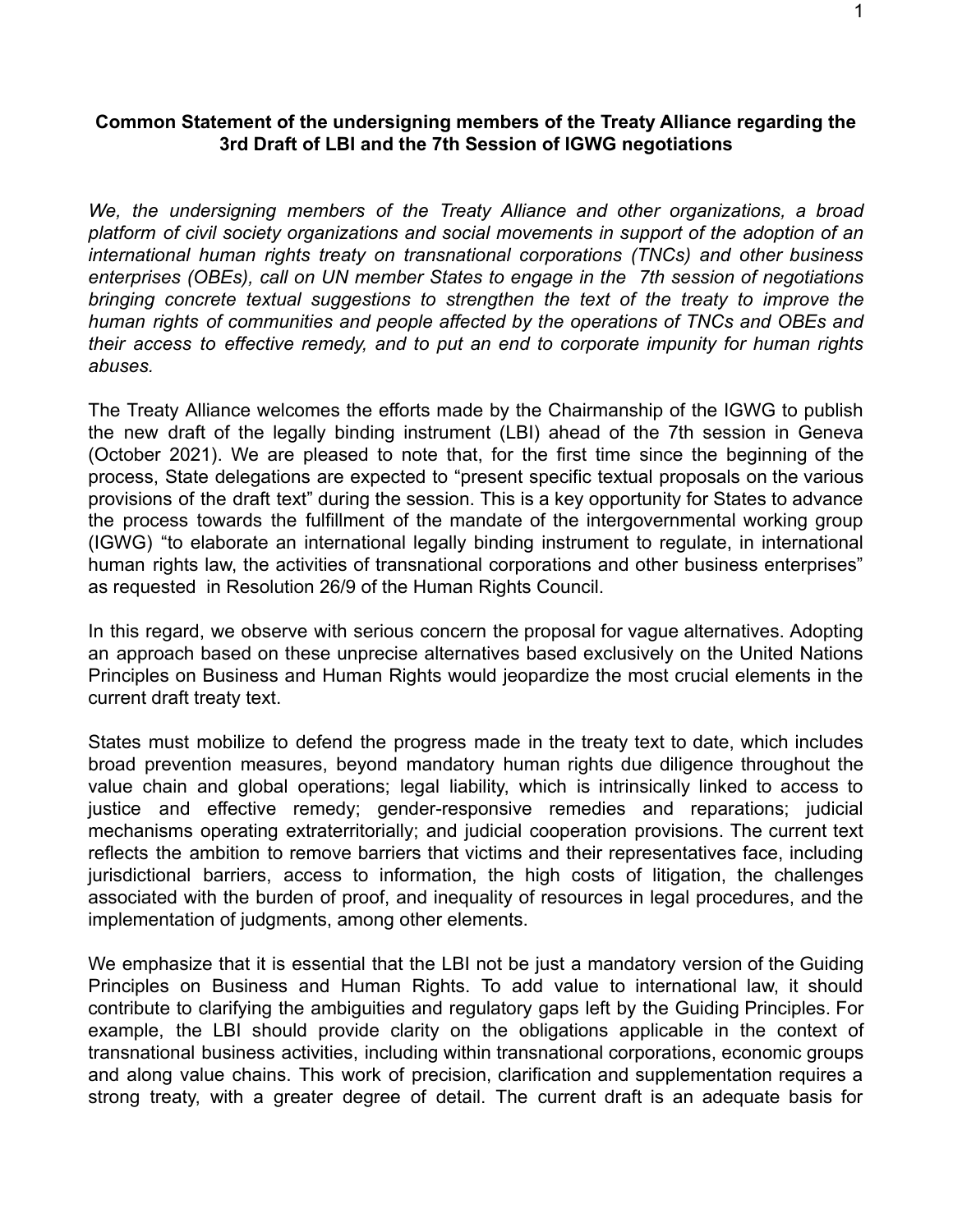negotiation, which should be further clarified and strengthened during the 7th session and other intersessional and sessional negotiations in the framework of the IGWG.

The COVID-19 pandemic has exposed and intensified grave systemic injustices all over the world. At the forefront of these injustices is the entrenched ability of corporations to capture decision-making processes, in order to maximize profit at the expense of our fundamental human rights. Accordingly, it has become even more urgent for us to protect our spaces and reclaim our rights. For this reason, corporate capture must be restricted both in the ongoing IGWG process and through the LBI text by ensuring that corporations are not allowed to monopolise decision-making spaces – whether domestic, regional, international, bilateral, or multilateral. It is fundamental to protect the integrity of the policymaking space in the public interest, its publicly interested participants and outcomes from corporate interests. This includes any potential, perceived, or actual conflicts of interest. In that line, meaningful participation of civil society and social movements, especially those representing affected communities, should be continuously ensured.

The third revised draft provides many positive aspects that need to be kept in the next steps of the process. However, work remains to be done to clarify and improve parts of the text. We expect that they will be addressed by concrete proposals and solutions to be presented by delegations to achieve significant advancements in regard to access to remedy and justice for victims of corporate-related abuses, to end corporate impunity and to create an urgently needed international level playing field.

To that end, current provisions on liability are key, yet further clarification is necessary to ensure the gaps of accountability are effectively closed.

- $\triangleright$  The explicit inclusion of joint and several liability is key to ensure that all companies involved in the abuse under article 8.6 are liable for the harm caused by others through their value chains, as well to guarantee integral remedies for the affected communities or individuals.
- $\triangleright$  Given the difficulty for victims to prove the links of control, supervision and the nature of business relationships among various legal entities, courts should be able to establish a rebuttable presumption of control.
- $\triangleright$  Due diligence should never act as a shield from liability. Article 8.7 is very important to avoid due diligence requirements becoming a procedural 'check-list' exercise and a tool for transnational corporations and other business enterprises to escape liability. Clarifying that this defence is not available when companies cause or contribute to human rights abuses through their own operations is paramount. Thus, we suggest removing the last sentence of article 8.7. The aim of this deletion is to ensure that the adjudicator does not focus on the implementation or not of a due-diligence procedure, but on the harm caused, according to the principles of the duty of care or the principles of extracontractual civil liability.
- $\triangleright$  Liability standards should be different and stricter for business activities that are inherently dangerous and where risk is foreseeable. In such cases, transnational corporations and other business enterprises should be held liable, even when they have not acted negligently. Strict liability is appropriate in cases where business enterprises are engaged in hazardous or inherently dangerous activities or industries.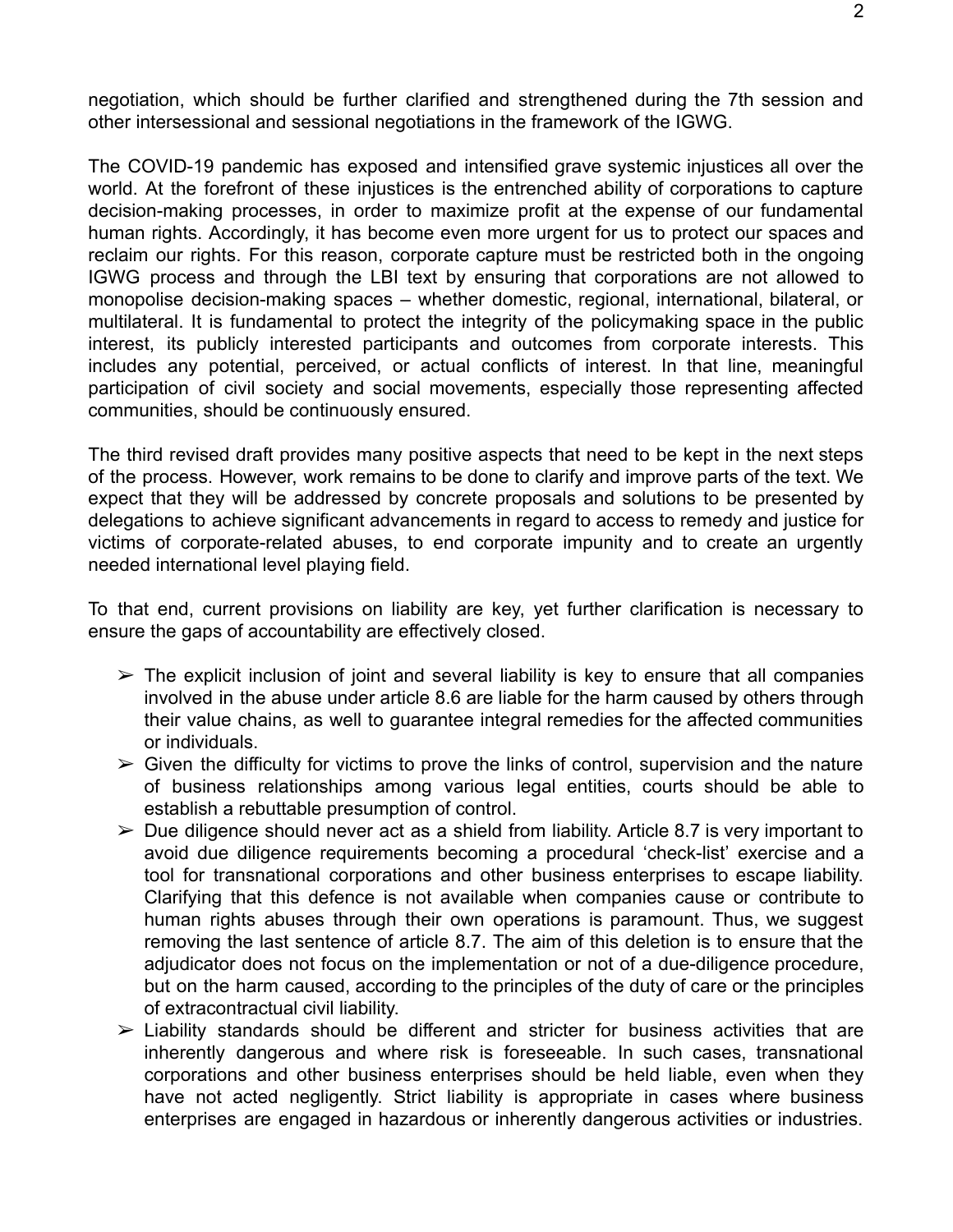herefore, we propose to include a clause on strict liability, which is a form of liability that already exists in different domestic legal systems.

To strengthen the text, rights-holders, in all their diversity, must see their rights protected and respected in the context of business activities, particularly those of TNCs, without direct discrimination or indirect discrimination.

Better include the **protection of human rights defenders** as a key element for an effective prevention of human rights abuses and violations in the context of business activities, and explicitly clarify that human rights defenders and affected community members, including women, members of the LGBTIQ+ community, peasants and other rural people and ethnic and linguistic minorities. The state or impartial mechanisms should consult such affected parties throughout the planning, implementation and follow-up of a given economic project.

Similarly ensure that States guarantee the right of Indigenous Peoples to free, prior and informed consent.

Make explicit reference to the human right and implementation principle of self-determination to address the root causes of injustices related to business activities and suggest adding an Article 6 under preventions to read: "Respecting that Peoples have a right to self-determination and, therefore, a right to refuse business activity on their land, or affecting their natural wealth and resources without threats of retaliation."

Despite positive improvements, the current text should further integrate provisions on preventing abuses and serious violations in conflict-affected areas. We welcome the explicit reference to enhanced due diligence in para. 6.4 (g). Yet, some textual shortcomings are still to be addressed. The text should:

Clarify in the preamble and throughout the text that International Humanitarian Law (IHL) is integrated in the scope of the LBI and should better recall the existing duties of States under international law in such contexts.

Specify that appropriate action in these contexts may include refraining from, or ceasing certain operations or business relationships in circumstances in which due diligence cannot guarantee respect for human rights and the rules of IHL.

Explicitly mention that enhanced due diligence should also contemplate the possibility of disengagement if the respect of human rights cannot be guaranteed in conflict-affected areas. Liability standards should also be stricter for business activities in conflict-affected areas, which are inherently dangerous and where risk is foreseeable.

We underline our strong commitment to the objective of establishing an international treaty. A set of binding obligations and enforcement mechanisms is the next necessary and logical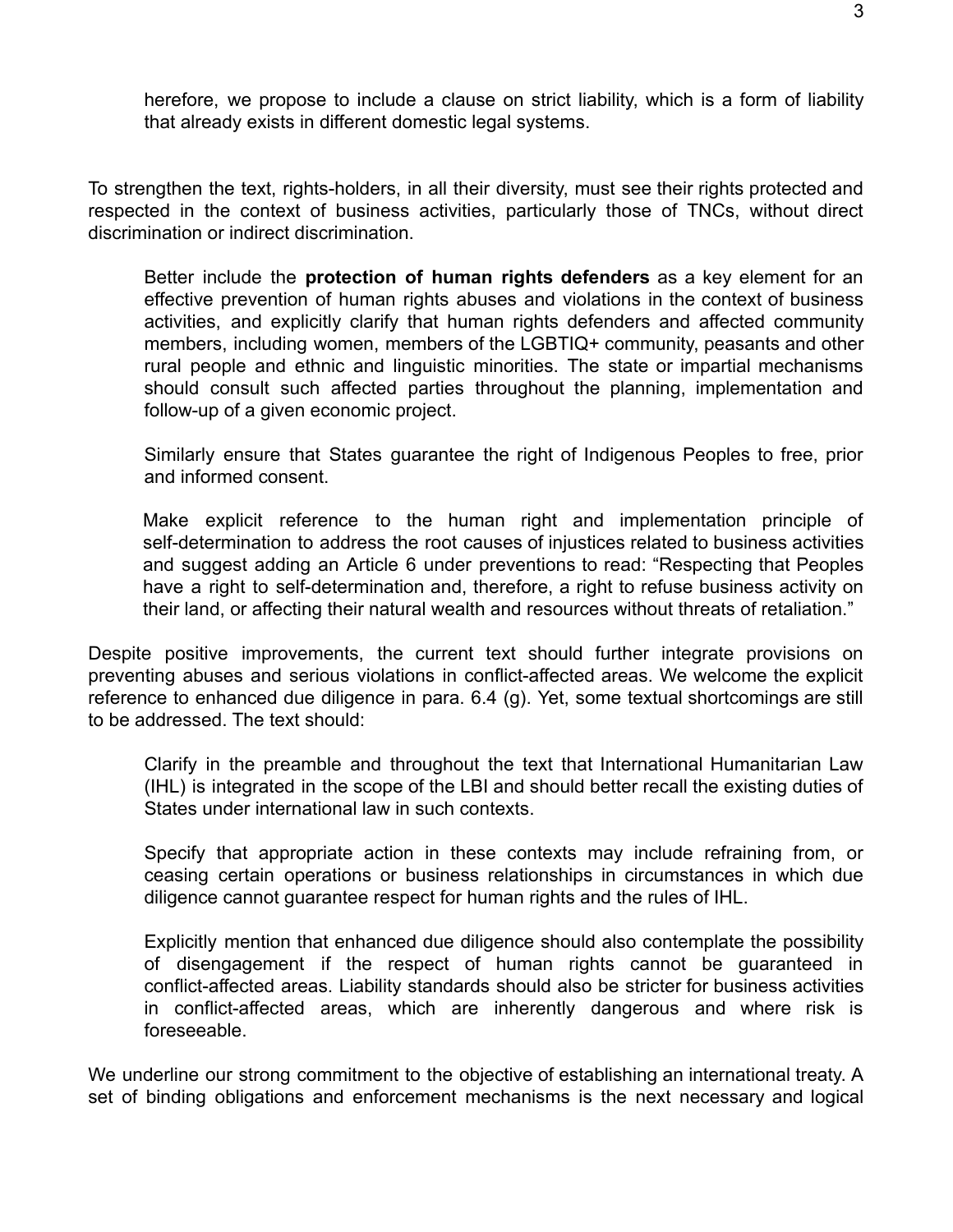step in the process that started several decades ago to ensure access to justice for affected individuals and communities and put an end to corporate impunity.

## **Signatories**

- 1. Acción Ecológica
- 2. Africa Europe Faith & Justice Network (AEFJN)
- 3. African Coalition for Corporate Accountability (ACCA)
- 4. Al-Haq
- 5. ALTSEAN-Burma
- 6. American Association of Jurists/ Asociación Americana de Juristas (AAJ)
- 7. Asia Indigenous Peoples Pact (AIPP)
- 8. Baby Milk Action (IBFAN UK)
- 9. CADTM France
- 10.CCFD-Terre Solidaire
- 11. Center for Constitutional Rights/Centro de Derechos Constitucionales
- 12.Centre for Human Rights, University of Pretoria
- 13.Center for Research and Documentation Chile-Latin America (FDCL)
- 14.Centro de Documentación en Derechos Humanos "Segundo Montes Mozo S.J." (CSMM)
- 15.Comisión Intereclesial de Justicia y Paz
- 16.Corporate Accountability
- 17.Deache
- 18.European Coalition for Corporate Justice (ECCJ)
- 19.FIAN International
- 20.FIAN Ecuador
- 21.FIAN Germany
- 22.FIAN Switzerland
- 23.FIAN Belgium
- 24.FIAN Austria
- 25.Global Policy Forum
- 26.IBFAN Italy
- 27.International Baby Food Action Network
- 28.International Federation for Human Rights (FIDH)
- 29.Manushya Foundation
- 30.Organisation guinéenne de défense des droits de l'homme et du citoyen (OGDH)
- 31.Organisation Marocaine des Droits Humains (OMDH)
- 32.Project Organizing Development Education and Research ( PODER)
- 33.Red Mexicana de Acción frente al Libre Comercio (RMALC)
- 34.Sin Olvido
- 35.Sin Olvido Tierra
- 36.Society for International Development (SID)
- 37.SOMO
- 38.Somos Génesis
- 39.Südwind, Austria
- 40.Universidad de Paz